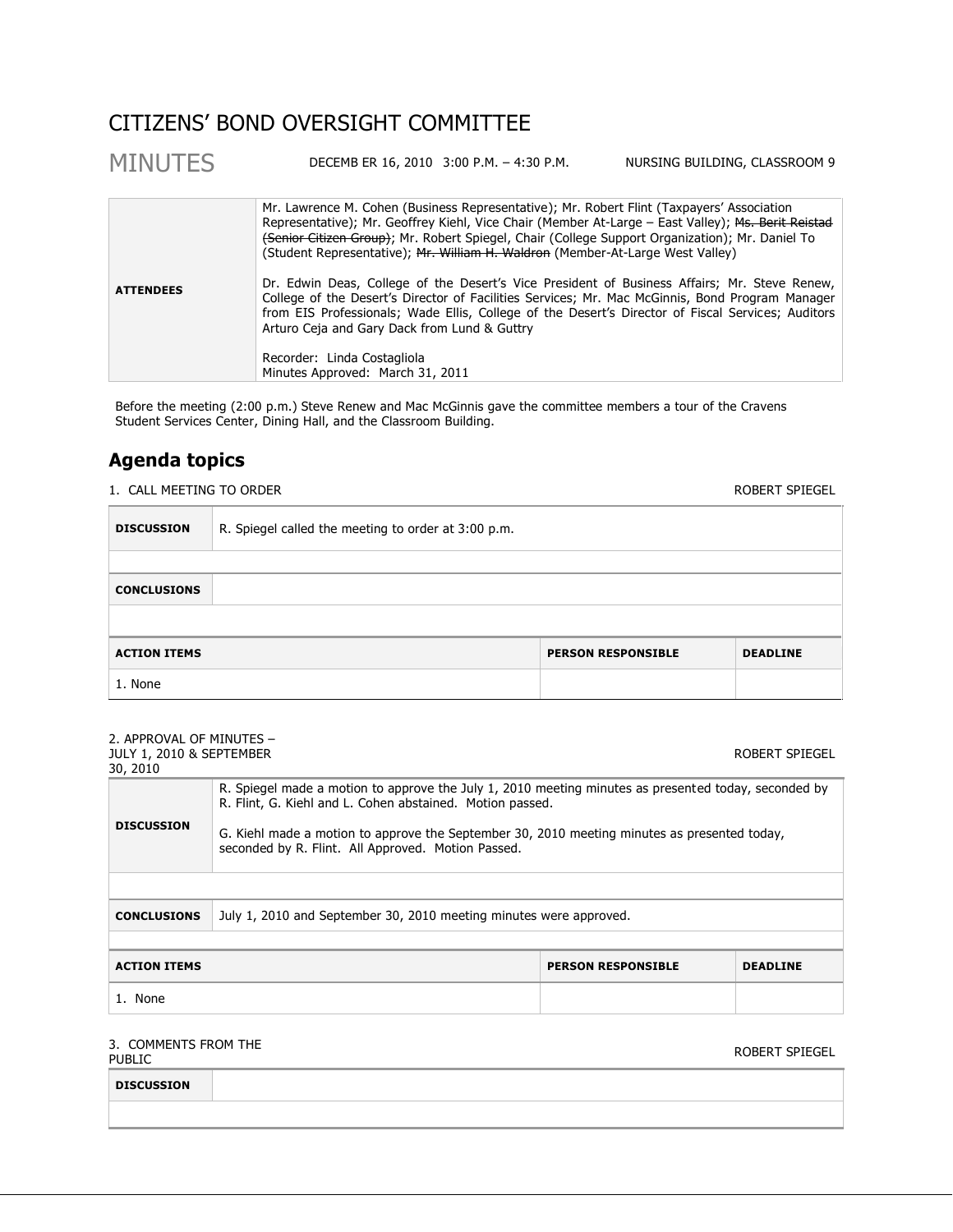**CONCLUSIONS** No comments were made from the public.

| <b>ACTION ITEMS</b> | <b>PERSON RESPONSIBLE</b> | <b>DEADLINE</b> |
|---------------------|---------------------------|-----------------|
| None.               |                           |                 |

#### 4. FINANCIAL AND PERFORMANCE AUDIT

LUND & GUTTRY

| <b>RESULTS</b>      |                                                                                                                                                                               |                           |                 |
|---------------------|-------------------------------------------------------------------------------------------------------------------------------------------------------------------------------|---------------------------|-----------------|
| <b>DISCUSSION</b>   | Auditors Arturo Ceja and Gary Dack from Lund & Guttry reviewed and discussed with the committee<br>members the results of the June 30, 2010 Financial and Performance audits. |                           |                 |
|                     |                                                                                                                                                                               |                           |                 |
| <b>CONCLUSIONS</b>  | L. Cohen made a motion to receive the financial and performance audit results presented today, seconded<br>by R. Flint. All approved. Motion Passed.                          |                           |                 |
|                     |                                                                                                                                                                               |                           |                 |
| <b>ACTION ITEMS</b> |                                                                                                                                                                               | <b>PERSON RESPONSIBLE</b> | <b>DEADLINE</b> |
| 1. None.            |                                                                                                                                                                               |                           |                 |

#### 5. BOND PROJECTS UPDATE & BOND PROJECT FINANCIAL REPORT

MAC MC GINNIS STEVE RENEW

|                   | M. McGinnis reviewed the following items from a PowerPoint presentation:                                                                                                                                                                                                                                                                                                                                                                                                                                                                                                                                                                                                                                                                                   |  |  |
|-------------------|------------------------------------------------------------------------------------------------------------------------------------------------------------------------------------------------------------------------------------------------------------------------------------------------------------------------------------------------------------------------------------------------------------------------------------------------------------------------------------------------------------------------------------------------------------------------------------------------------------------------------------------------------------------------------------------------------------------------------------------------------------|--|--|
|                   | 1.<br>Project Status Reports - Current Projects                                                                                                                                                                                                                                                                                                                                                                                                                                                                                                                                                                                                                                                                                                            |  |  |
|                   | Nursing Building Renovation<br>a.<br>i. Architect: HMC Architects<br>Construction Manager: Orr Builders<br>ii.<br>Targeted Completion: Fall 2010<br>iii.<br>iv. Project Update<br>Review punch list with COD for close-out<br>1.<br>2. Security phone line needs to be activated by IT<br>3. Solar Panel Equipment needs data line connected<br>4. Coordinate final punch list items with Orr Builders<br>Sustainable Features<br>v.<br>1. Reuse of existing building<br>2.<br>Energy efficient glazing<br>3. Energy efficient mechanical systems<br>Reduction in heat islands<br>4.                                                                                                                                                                       |  |  |
| <b>DISCUSSION</b> | Classroom Building<br>b.<br>i. Architect: Steinberg Architects<br>Construction Manager: Bernards<br>ii.<br>Targeted Completion: Spring 2012<br>iii.<br>iv. Project Update<br>1. Footings excavated for all buildings<br>2. Submittals for rebar returned for review<br>3. CM working on catch-up schedule<br>Sustainable Features<br>V.<br>1. Heating and cooling via central hydronics system<br>2.<br>Water – conserving landscape<br>3.<br>Architectural environmental<br>control systems<br>built-in<br>via<br>architectural sun shading devices, north facing fenestration<br>Energy generation via photovoltaic system<br>4.<br>Building automation controls to optimize mechanical system and<br>5.<br>energy usage<br>Will be LEED certified<br>6. |  |  |
|                   | Practice Field Lighting<br>c.<br>Architect: RBB Architects<br>i.<br>Contractor: Ace Electric<br>ii.                                                                                                                                                                                                                                                                                                                                                                                                                                                                                                                                                                                                                                                        |  |  |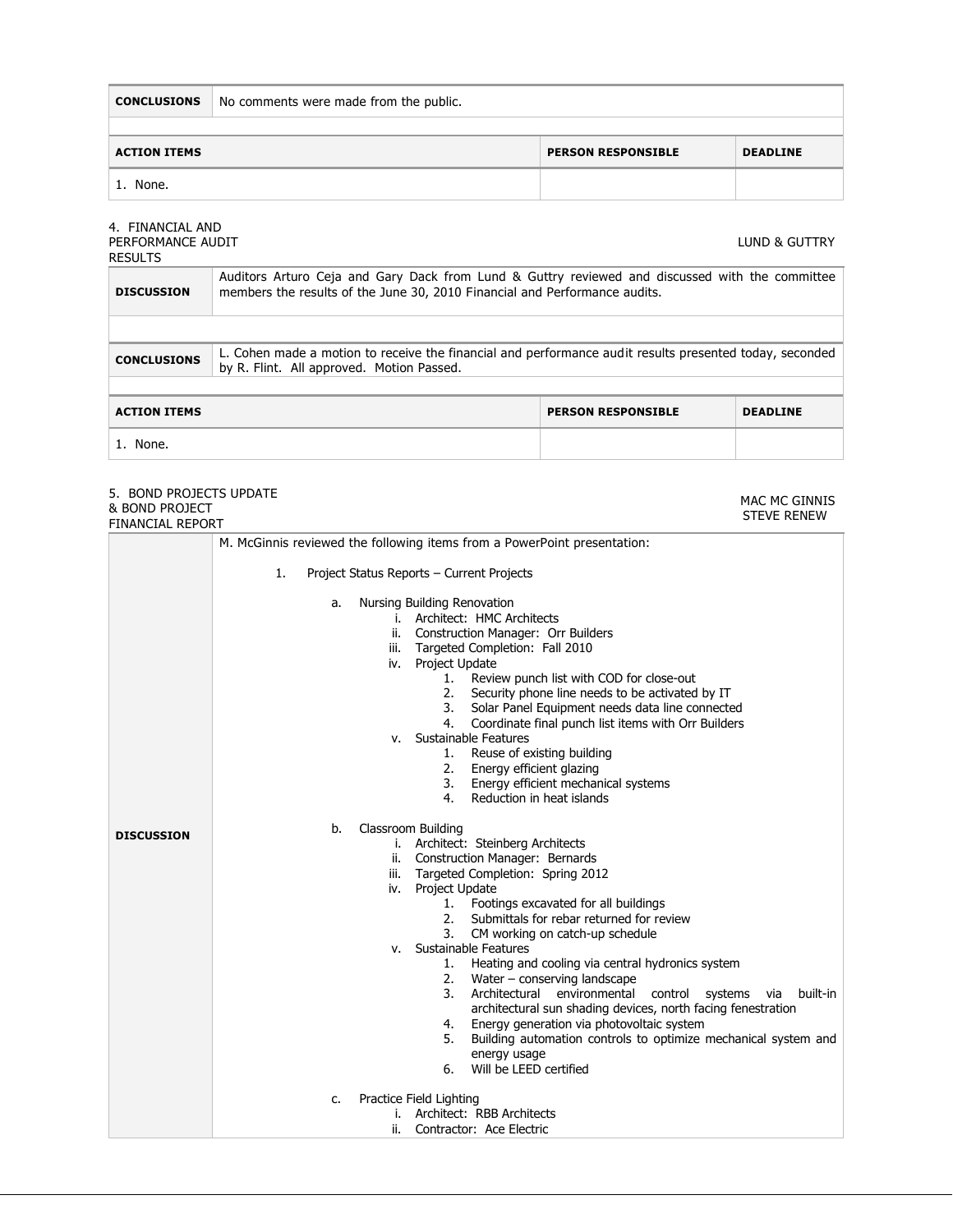| Targeted Completion: Fall 2010<br>iii.                                                                      |
|-------------------------------------------------------------------------------------------------------------|
| Project Update<br>iv.                                                                                       |
| Received bids<br>1.<br>2.<br>Pre-Construction meeting 9-13-10                                               |
|                                                                                                             |
| 2.<br>Project Status Reports - Projects in Design                                                           |
| <b>Communication Building</b><br>a.                                                                         |
| i. Architect: tBP Architecture                                                                              |
| ii. Construction Manager: Pro West<br>Estimated Project Occupancy: Spring 2013<br>iii.                      |
| iv. Project Update                                                                                          |
| 1.<br>Revised furniture plan reviewed by administration and the Dean,                                       |
| all revisions were approved                                                                                 |
| F. Herzek, VP of Academic Affairs, asked for variation in the<br>2.                                         |
| furniture layout to see a 90 degree option<br>Interior color scheme meeting held on September 2, 2010<br>3. |
| Sustainable Features<br>v.                                                                                  |
| Will be LEED certified<br>1.                                                                                |
| 2.<br>Building automation controls to optimize mechanical system                                            |
| 3.<br>Water $-$ conserving landscape                                                                        |
| 4.<br>Heating and cooling via central hydronics system                                                      |
| East Valley Indio<br>b.                                                                                     |
| i. Architect: gkkworks                                                                                      |
| ii. Construction Manager: gkkworks                                                                          |
| Estimated Project Occupancy: Summer 2013<br>iii.                                                            |
| iv. Project Update<br>Programming Summary submitted to Cabinet and approved<br>1.                           |
| 2.<br>Committee members sign to approve program summary                                                     |
| 3.<br>Team meeting to obtain direction for further schematic design                                         |
| work by the architect                                                                                       |
| Discussed schedule with Dean to meet with Math and Science<br>4.                                            |
| faculty to program science labs<br><b>Sustainability Features</b><br>٧.                                     |
| Will be LEED certified<br>1.                                                                                |
| 2.<br>Photovoltaic array at parking possible                                                                |
| 3.<br>Architectural environmental control features                                                          |
| 4.<br>Public transportation                                                                                 |
| West Valley - Palm Springs<br>c.                                                                            |
| Architect: To be determined<br>i.                                                                           |
| ii.<br>Construction Manager: To be determined                                                               |
| iii.<br>Estimated Project Occupancy: 2013<br>Project Update<br>iv.                                          |
| Working with City of Palm Springs on land transfer<br>1.                                                    |
| 2.<br>Site studies on-going                                                                                 |
| Meeting with potential partners<br>3.                                                                       |
| RFQ for design professionals has been sent out<br>4.                                                        |
| Sustainability Features<br>٧.<br>Will be LEED certified<br>1.                                               |
| 2.<br>Public transportation                                                                                 |
| 3.<br>Solar Energy                                                                                          |
| Sustainable Site<br>4.                                                                                      |
| d.<br>Monterey Entrance                                                                                     |
| Architect: PMSM Architects<br>i.                                                                            |
| ii.<br>Construction Manager: To be determined                                                               |
| iii.<br>Estimated Project Occupancy: Summer 2013                                                            |
| Project Update<br>iv.                                                                                       |
| 1.<br>Sent architect updated project schedule<br>2.<br>Kick-off meeting scheduled for 9-8-10                |
| 3.<br>Obtaining proposal for survey work                                                                    |
| 4.<br>Obtaining proposal for soils testing                                                                  |
| <b>Sustainability Features</b><br>٧.                                                                        |
| 1.<br>Public transportation<br>2.                                                                           |
| Water resistant landscaping                                                                                 |
| <b>Upcoming Project Events</b><br>3.                                                                        |
| No events planned<br>a.                                                                                     |
|                                                                                                             |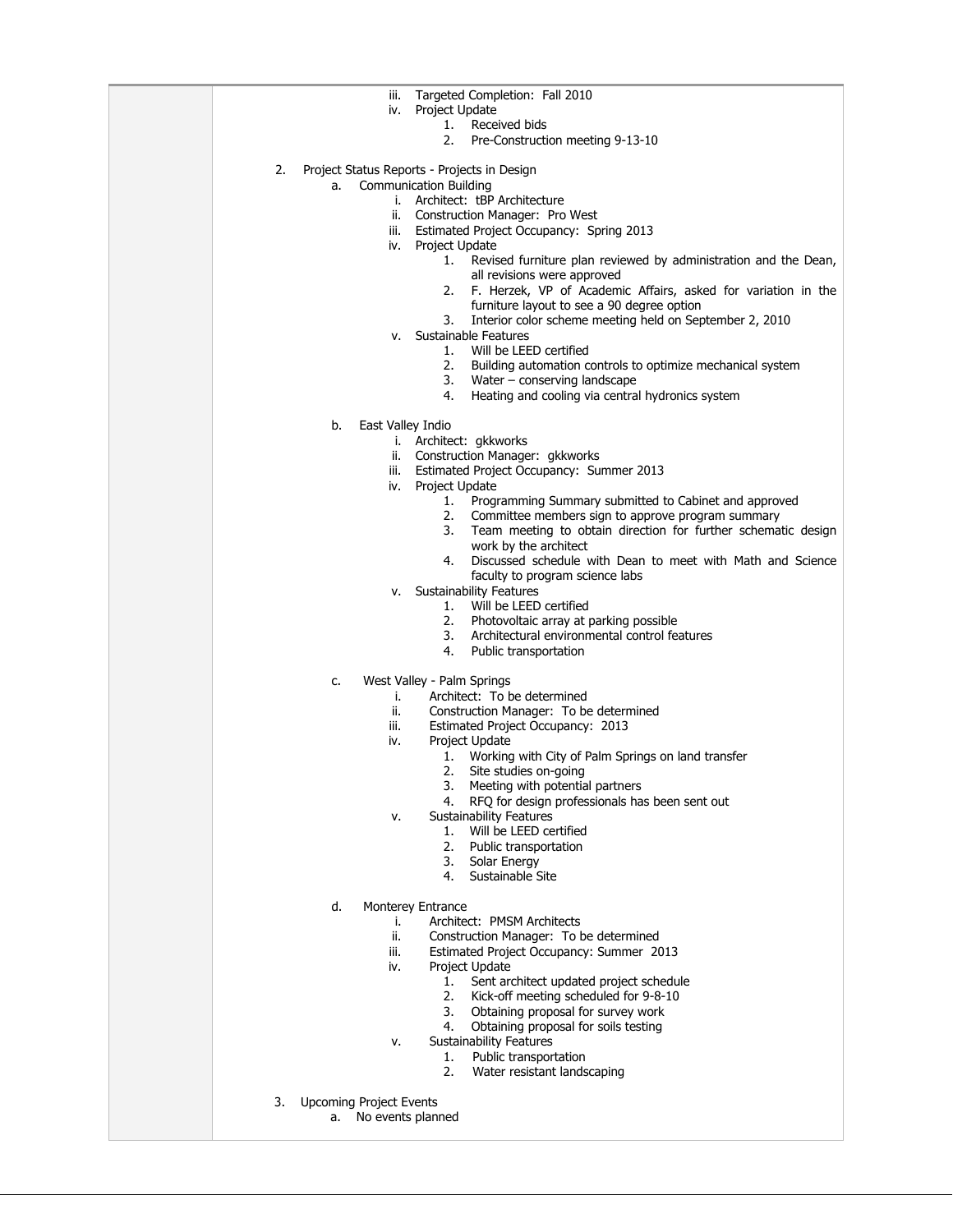|                                     | 4.<br>5.                                                                                                                                                                                                                                                                                                                                                                                                                                                                        | a.<br>b.<br>c.<br>d.<br>e.<br>f.<br>g.<br>а.<br>b.<br>c.<br>d.<br>e.<br>f.<br>g.<br>h.<br>i.<br>j.<br>k.<br>I.<br>m. | Projects in Programming<br>Administration Building - Renovation of building<br>Admissions and Records - Renovation of building<br>Child Care - Early Childhood Education improvement of site<br>Liberal Arts - Renovation of building<br>Visual Arts - New building<br><b>Completed Projects</b><br>Alumni Centre<br>Barker Nursing Complex<br><b>Business Building Renovation</b><br>Central Plant & Street Fair Restrooms<br>Cravens Student Services Center<br>Dining Facility Renovation<br>East Valley Campus Mecca/Thermal<br>PSA Parking & Magnesia Falls Entrances<br>Public Safety Academy<br>Site Infrastructure - Phase I<br>Site Infrastructure - Phase II<br>Site Infrastructure - Phase III<br>Weight Room / Training Room for Athletic Program | Career Technology Education - air conditioning and Auto tech kinds of labs,<br>architecture and construction management and real estate development programs<br>Gymnasium - Athletic projects, new gym, renovation of existing building |                    |
|-------------------------------------|---------------------------------------------------------------------------------------------------------------------------------------------------------------------------------------------------------------------------------------------------------------------------------------------------------------------------------------------------------------------------------------------------------------------------------------------------------------------------------|----------------------------------------------------------------------------------------------------------------------|---------------------------------------------------------------------------------------------------------------------------------------------------------------------------------------------------------------------------------------------------------------------------------------------------------------------------------------------------------------------------------------------------------------------------------------------------------------------------------------------------------------------------------------------------------------------------------------------------------------------------------------------------------------------------------------------------------------------------------------------------------------|-----------------------------------------------------------------------------------------------------------------------------------------------------------------------------------------------------------------------------------------|--------------------|
|                                     | <u>Discussions:</u><br><b>Financial Report</b><br>1.<br>Project Allocations Budget<br><b>Completed Projects</b><br>а.<br>i. Total Expended: \$63,017,257<br>Current Projects - Ongoing<br>b.<br>i. Expenditures to date: \$79,723,180<br><b>Future Projects</b><br>c.<br>i. Committed Projects Budget: \$126,554,264<br>ii. Deferred Projects Budget: \$44,513,440<br>Central Contracted Management Fees<br>d.<br>i. Expenditures to date: $$12,109,302$<br><u>Discussions:</u> |                                                                                                                      |                                                                                                                                                                                                                                                                                                                                                                                                                                                                                                                                                                                                                                                                                                                                                               |                                                                                                                                                                                                                                         |                    |
| <b>CONCLUSIONS</b>                  |                                                                                                                                                                                                                                                                                                                                                                                                                                                                                 |                                                                                                                      |                                                                                                                                                                                                                                                                                                                                                                                                                                                                                                                                                                                                                                                                                                                                                               |                                                                                                                                                                                                                                         |                    |
| <b>ACTION ITEMS</b>                 |                                                                                                                                                                                                                                                                                                                                                                                                                                                                                 |                                                                                                                      |                                                                                                                                                                                                                                                                                                                                                                                                                                                                                                                                                                                                                                                                                                                                                               | <b>PERSON RESPONSIBLE</b>                                                                                                                                                                                                               | <b>DEADLINE</b>    |
| 1. None                             |                                                                                                                                                                                                                                                                                                                                                                                                                                                                                 |                                                                                                                      |                                                                                                                                                                                                                                                                                                                                                                                                                                                                                                                                                                                                                                                                                                                                                               |                                                                                                                                                                                                                                         |                    |
|                                     |                                                                                                                                                                                                                                                                                                                                                                                                                                                                                 |                                                                                                                      |                                                                                                                                                                                                                                                                                                                                                                                                                                                                                                                                                                                                                                                                                                                                                               |                                                                                                                                                                                                                                         |                    |
| 6. DRAFT 2009-2010<br>ANNUAL REPORT |                                                                                                                                                                                                                                                                                                                                                                                                                                                                                 |                                                                                                                      |                                                                                                                                                                                                                                                                                                                                                                                                                                                                                                                                                                                                                                                                                                                                                               |                                                                                                                                                                                                                                         | <b>STEVE RENEW</b> |
| <b>DISCUSSION</b>                   |                                                                                                                                                                                                                                                                                                                                                                                                                                                                                 |                                                                                                                      |                                                                                                                                                                                                                                                                                                                                                                                                                                                                                                                                                                                                                                                                                                                                                               |                                                                                                                                                                                                                                         |                    |
| <b>CONCLUSIONS</b>                  |                                                                                                                                                                                                                                                                                                                                                                                                                                                                                 |                                                                                                                      |                                                                                                                                                                                                                                                                                                                                                                                                                                                                                                                                                                                                                                                                                                                                                               |                                                                                                                                                                                                                                         |                    |
| <b>ACTION ITEMS</b>                 |                                                                                                                                                                                                                                                                                                                                                                                                                                                                                 |                                                                                                                      |                                                                                                                                                                                                                                                                                                                                                                                                                                                                                                                                                                                                                                                                                                                                                               | <b>PERSON RESPONSIBLE</b>                                                                                                                                                                                                               | <b>DEADLINE</b>    |